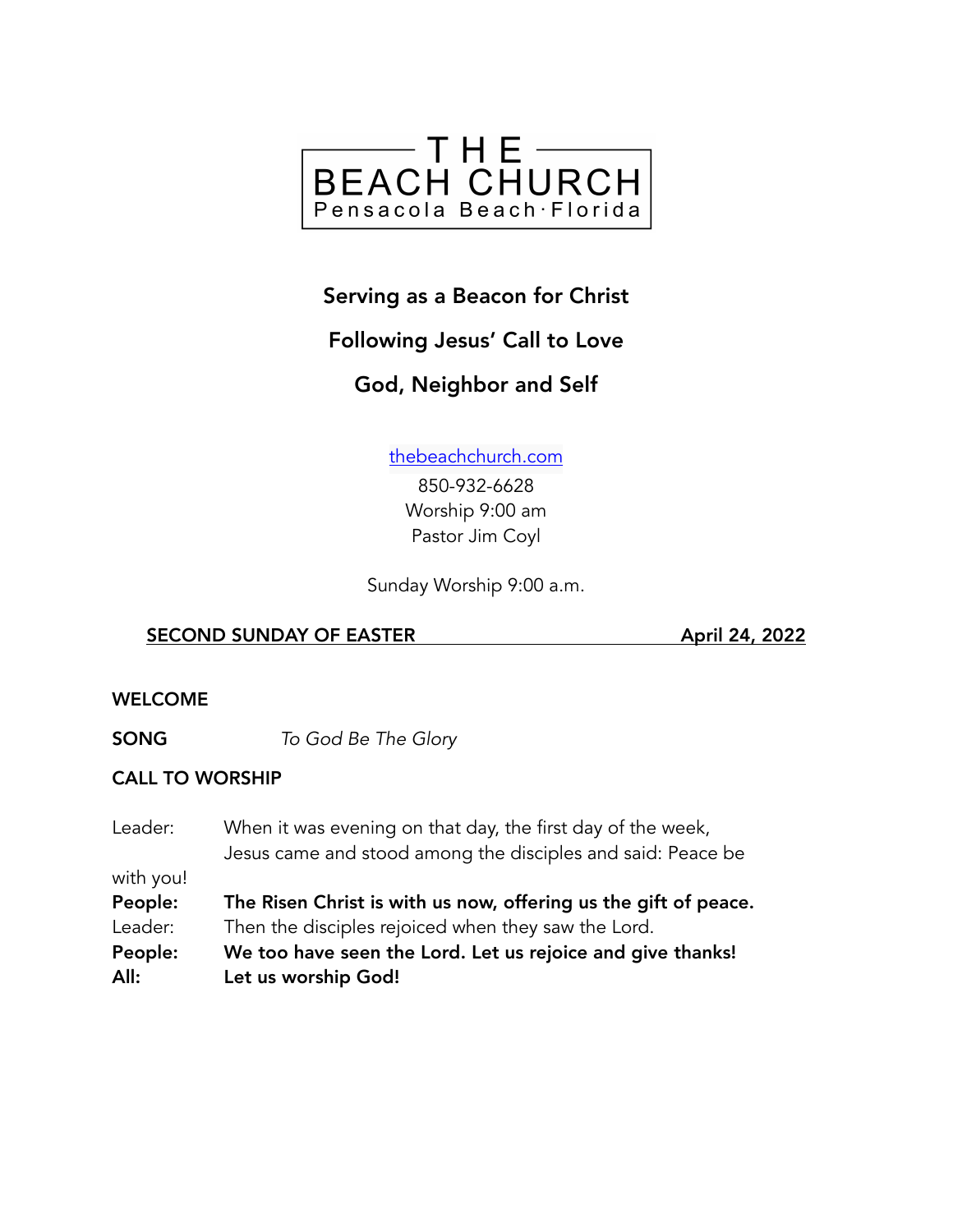## SONG *And Can It Be*

#### SCRIPTURE READING John 20:19-31

When it was evening on that day, the first day of the week, and the doors of the house where the disciples had met were locked for fear of the Jews, Jesus came and stood among them and said, "Peace be with you." After he said this, he showed them his hands and his side. Then the disciples rejoiced when they saw the Lord. Jesus said to them again, "Peace be with you. As the Father has sent me, so I send you." When he had said this, he breathed on them and said to them, "Receive the Holy Spirit. If you forgive the sins of any, they are forgiven them; if you retain the sins of any, they are retained." But Thomas (who was called the Twin), one of the twelve, was not with them when Jesus came. So the other disciples told him, "We have seen the Lord." But he said to them, "Unless I see the mark of the nails in his hands, and put my finger in the mark of the nails and my hand in his side, I will not believe."A week later his disciples were again in the house, and Thomas was with them. Although the doors were shut, Jesus came and stood among them and said, "Peace be with you." Then he said to Thomas, "Put your finger here and see my hands. Reach out your hand and put it in my side. Do not doubt but believe." Thomas answered him, "My Lord and my God!" Jesus said to him, "Have you believed because you have seen me? Blessed are those who have not seen and yet have come to believe." Now Jesus did many other signs in the presence of his disciples, which are not written in this book. But these are written so that you may come to believe that Jesus is the Messiah, the Son of God, and that through believing you may have life in his name.

SERMON "Peace Be With Us"

#### PASTORAL PRAYER AND THE LORDS PRAYER

Our Father, who art in heaven, hallowed be thy name, thy kingdom come, thy will be done, on earth as it is in heaven. Give us this day our daily bread. And forgive us our debts, as we forgive our debtors. And lead us not into temptation, but deliver us from evil.For thine is the kingdom, and the power, and the glory, forever. Amen.

SONG *Christ the Lord is Risen Today*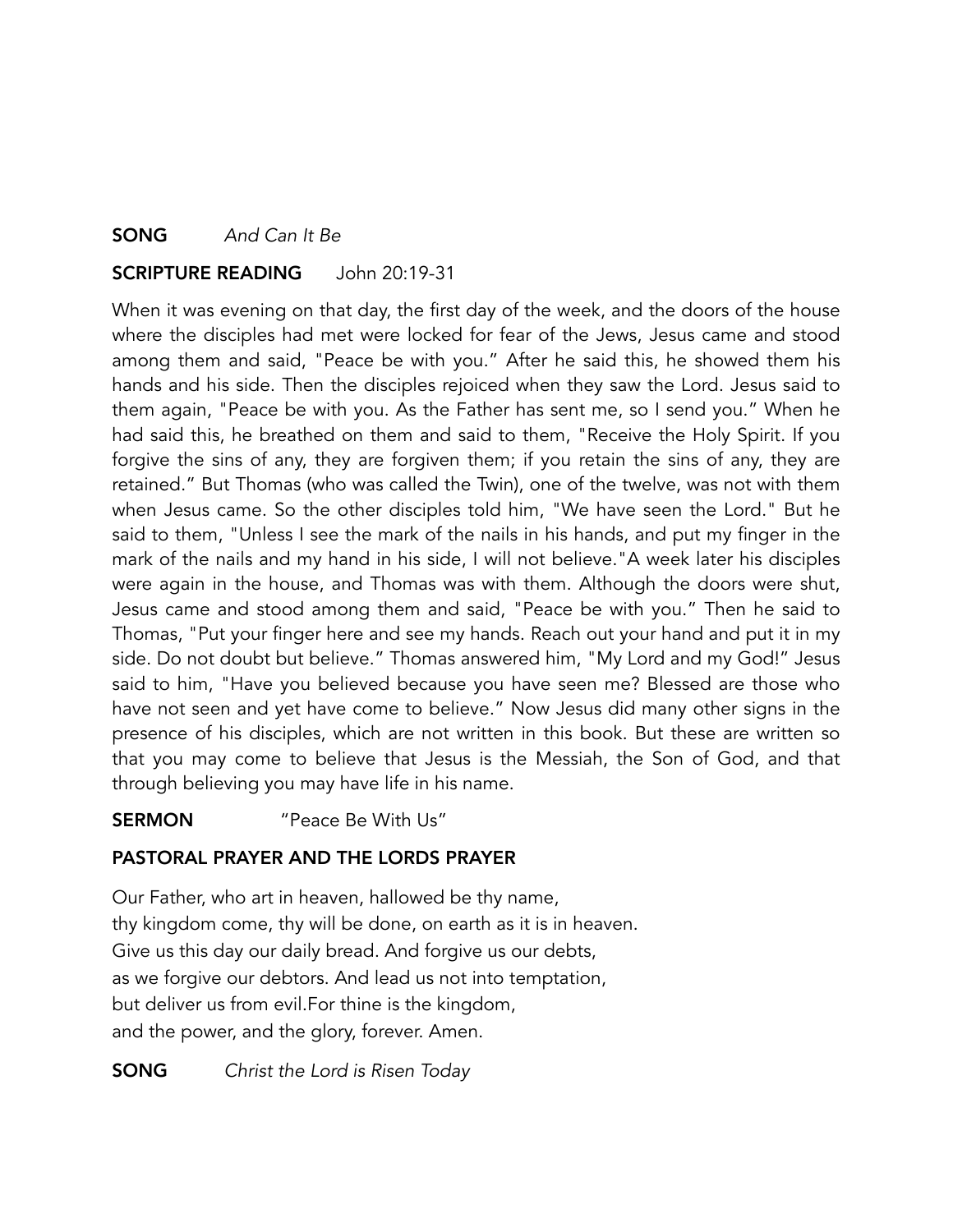**BENEDICTION** 

**POSTLUDE** Ode to Joy

#### May We Come to Believe

*Thomas was absent when Jesus appeared to the disciples. He could not believe that the other disciples saw the risen Jesus showing his wounds in his hands and side. For people like Thomas, seeing is a prerequisite for believing. He needs strong evidence: "Unless I see the mark of the nails in his hands and put his fingers in the mark and put his hand in his side, I will not believe" (20:25).*

*Strangely enough, the disciples who saw the risen Lord and rejoiced are still in the house a week after Easter. Yet, Jesus can pass through the locked doors (the same words used as in verse 19) and greets them once again with "Peace be with you" (verse 26). This time Jesus allows Thomas to see and touch ("put inside") him. It is Jesus'*  invitation for him to believe. Finally, his belief is expressed in the supreme form of *confession: "My Lord and my God."* 

#### *See the sign and believe*

*John 20:30-31 seems to be a proper conclusion of both these post-resurrection stories*  and the entire book, even though another chapter is added to the Gospel as an *appendix or postscript. "Many other signs" in verse 30 implies that what Jesus has just shown is a sign. In John's narrative, seeing signs is closely related to believing. Jesus said earlier, "Unless you see signs and wonders you will not believe" (4:48; see also 6:30). This represents the position of Thomas. Then are the physical wounds and scars on the body of the risen Jesus a sign? Resurrection belief challenges us to see life in the marks of an excruciating death.*

*One may ask if anyone who sees the sign believes. Thomas was fortunate to see the sign and believe. Still, others see signs but do not believe (12:37). Finally, Jesus speaks about another group of people—the blessed who believe even without seeing (20:29).*

*Readers of the Gospel in John's time and our time cannot see the signs Jesus performed, but they are "written" in the book so that the readers "may come to believe that Jesus is the Messiah, the Son of God" (20:29-31).*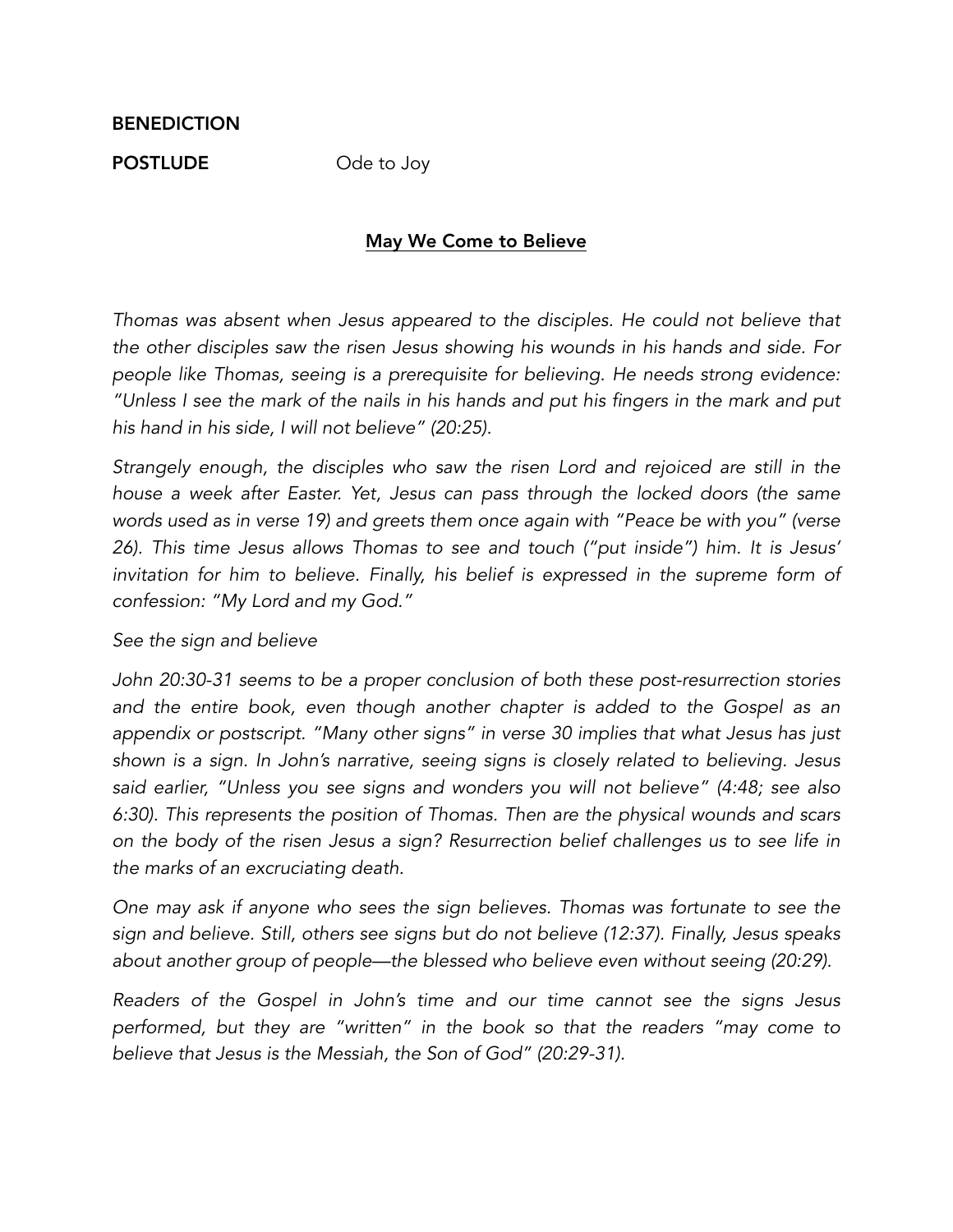By: Jin Young Choi, Baptist Missionary Training School Professor of New Testament and Christian Origins Colgate Rochester Crozer Divinity School Rochester, New York

# FAMILY CORNER

### Scripture John 20:19-31 NIV

*On the evening of that first day of the week, when the disciples were together, with the doors locked for fear of the Jewish leaders, Jesus came and stood among them and said, "Peace be with you!" After he said this, he showed them his hands and side. The disciples were overjoyed when they saw the Lord. Again Jesus said, "Peace be with you! As the Father has sent me, I am sending you." And with that he breathed on them and said, "Receive the Holy Spirit. If you forgive anyone's sins, their sins are forgiven; if you do not forgive them, they are not forgiven." Jesus Appears to Thomas. Now Thomas (also known as Didymus), one of the Twelve, was not with the disciples when Jesus came. So the other disciples told him, "We have seen the Lord!" But he said to them, "Unless I see the nail marks in his hands and put my finger where the nails were, and put my hand into his side, I will not believe." A week later his disciples were in the house again, and Thomas was with them. Though the doors were locked, Jesus came and stood among them and said, "Peace be with you!" Then he said to Thomas, "Put your finger here; see my hands. Reach out your hand and put it into my side. Stop doubting and believe." Thomas said to him, "My Lord and my God!" Then Jesus told him, "Because you have seen me, you have believed; blessed are those who have not seen and yet have believed." Jesus performed many other signs in the presence of his disciples, which are not recorded in this book. But these are written that you may believe that Jesus is the Messiah, the Son of God, and that by believing you may have life in his name.*

Let's about trust, and how we can know that something is true. Would you believe me if I told you that I have climbed Mount Everest? No? Well, what if I told you I brushed my teeth this morning? That might be a little more believable, but you still didn't watch me do it, so you would have to take my word for it. What if I told you i have a scar on my arm that is shaped like a heart? You'd want to see it, right?

Well, in our gospel lesson today, someone had a hard time believing what others tried to tell him. The story of Jesus appearing to his disciples after Easter is so exciting.